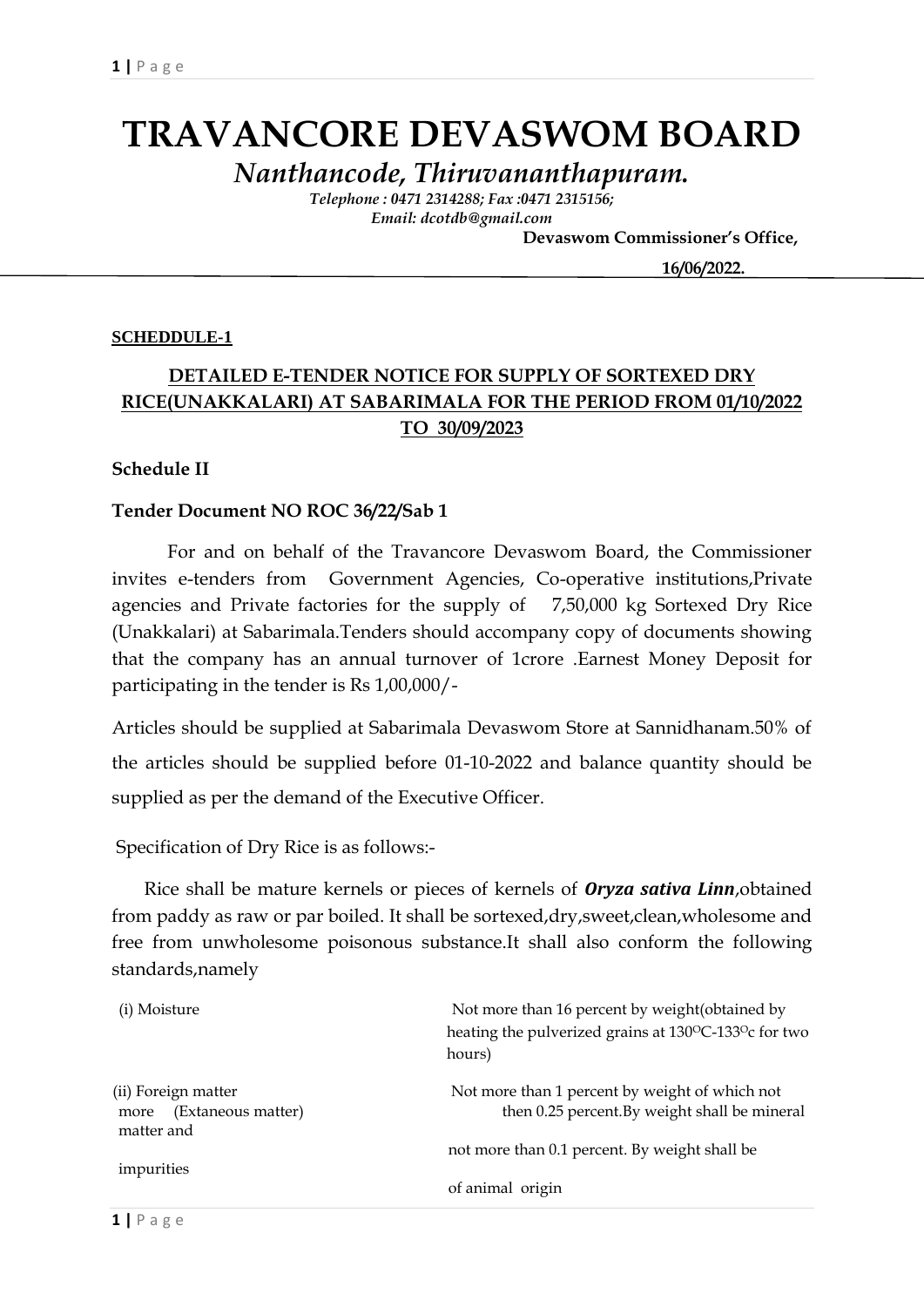| (iii) Damaged grains  | Not more than 5 percent by weight         |
|-----------------------|-------------------------------------------|
| (iv) Weevilled grains | Not more than 10 percent by count         |
| (v) Uric acid         | Not more than 100 mg per kilogram         |
| (vi) Aflatoxin        | Not more than 30 micro grams per kilogram |

 Provided that the total of foreign matter and damaged grains shall not exceed 6 percent by weight. Added colouring matter as well as dead and living insects should be absent.

### **GENERAL CONDITIONS**

- 1.1 The food items shall conform to the standards prescribed in Food Safety & Standards (Food Products Standards and Food Additives)Regulation,2011(REG:2.4.6.5).
- 1.2 The entire lot will be rejected if the above condition is violated and penal provision will be imposed as decided by the Commissioner of Food Safety, Kerala, to such violation.
- 1.3 The Supplier shall liable to be prosecuted under Food Safety &Standards,2006, if standard variations are noted from that prescribed under Food Safety & Standards Regulation 2011.
- 1.4 The Payment will be released only to those suppliers who supply raw materials which conform to the standards under Food Safety &Standards (Food Products Standards and Food Additives) Regulations,2011
- 1.5 The supplier should submit an Analysis Certificate from an accredited lab along with every lot supply
- 1.6 The supplier should have a valid **FBO/PFA/FPO/FSSAI** license issued by the competent authority.
- 1.7 The tenders submitted by the defaulters on earlier occasions in contract with the TRAVANCORE DEVASWOM BOARD will not be considered. The tenderer shall submit an affidavit along with the tender swearing that he is not a defaulter to the TRAVANCORE DEVASWOM BOARD on any earlier occasion.
- 1.8 The **DRY RICE** should be packed only in bags conforming to the standards of Food Safety and the name of the supplier and the month and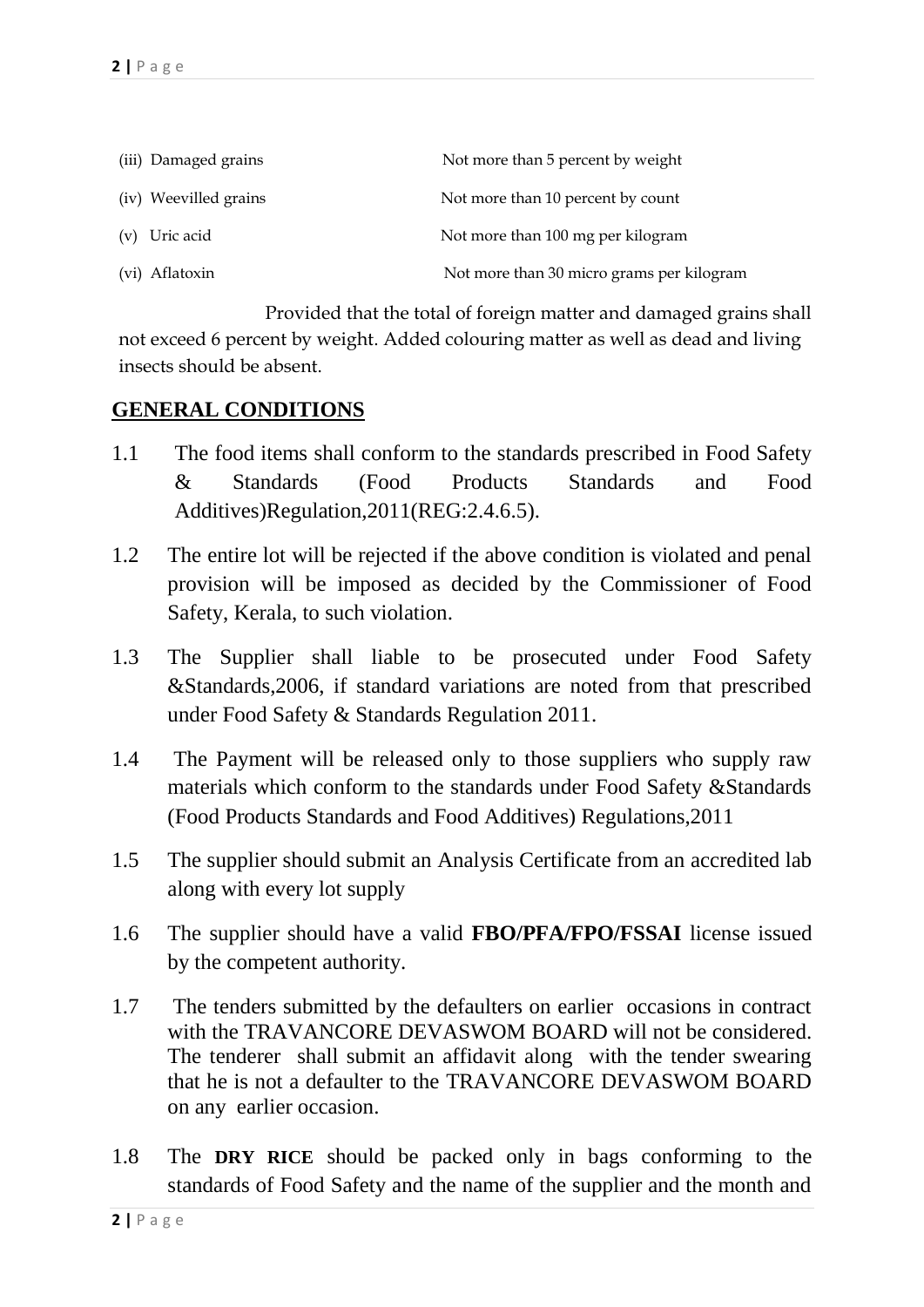year of packing should be mentioned on the bag. The bags should be of good quality and contain inner coating or having double layer so that **DRY RICE** can be preserved for long period without any contamination and not affected by humidity.

- 1.9 The suppliers should furnish the weight of the lorry load from the Weigh Bridge situated at Pampa and also furnish the quality certificate from accredited analytical lab for each load in addition to our test at Pampa.
- 1.10 The payment will be made only for the weight of the article excluding the weight of the bag.
- 1.11. The rate quoted should be inclusive of taxes, freight up to respective designation, loading and unloading charges and all other expenses.
- 1.12. In case the contract is awarded, Bank Guarantee for an amount equivalent to 10% of the total value of the articles to be supplied and valid for one year will have to be produced as security for satisfactory fulfillment of the contract at the time of executing the Agreement.
- 1.13. Necessary agreement should be executed with the Devaswom Commissioner Travancore Devaswom Board within the stipulated time.
- 1.14. No compromise in the quality of the articles will be allowed. In case , samples contains health hazardous elements ,stringent action will be taken against the firms submitting those samples, as recommended by the Commissioner of Food Safety, Kerala.
- 1.15. The Tenders should be submitted through online on or before 05.00 P.M. on 04 .07.2022. Tenders will be verified at 11.00 A.M. on 06 .07.2022
- 1.16. The Tenderers should submit 4kg of samples at the time of tender verification to the Office of the Devaswom Commissioner.

1.17. The Tenders submitted by defaulters in the previous years will not be considered.

1.18. The bidders should have the necessary portal enrolment with their own Digital Signature Certificate.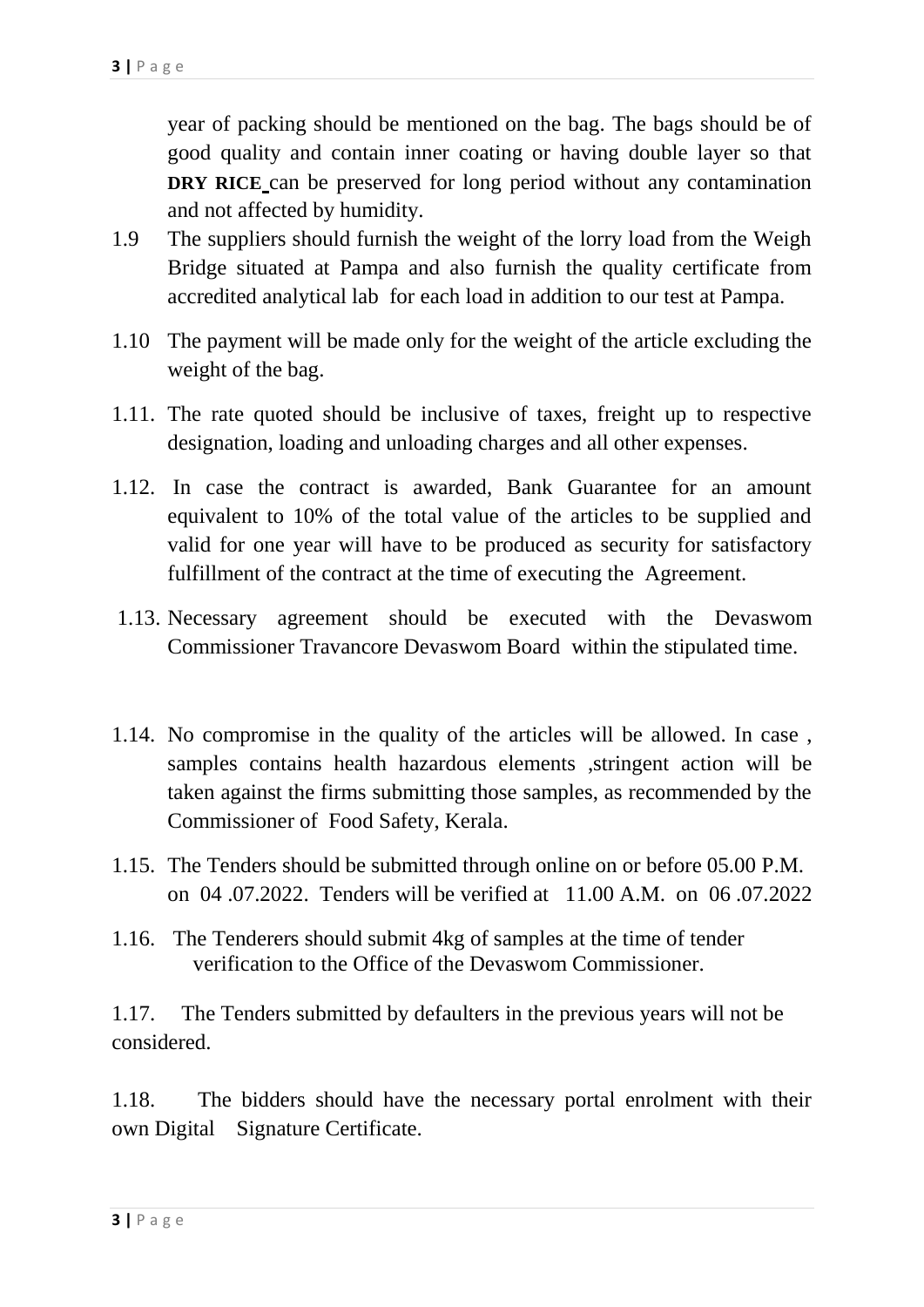1.19. If any tenderer withdraws from his tender before the expiry of the period fixed for keeping the rates firm for acceptance, the earnest money if, any, deposited by him will be forfeited to the Borad and such legal action taken against him as the Board think fit.

1.20. In cases where a successful tenderer, after having made partial supplies fails to fulfill the contract in full, all or any of the materials not supplied may at the discretion of the Board, be purchased by means of another tender/ quotation or by negotiation or from the next higher tenderer who had offered to supply already and the loss, if any, caused to the Board shall thereby together with such sum as may be fixed by the Board towards damages be recovered from the defaulting tenderer.

1.21. Any sum of money due and payable to the contractor (including security deposit returnable to him) under this contract may be appropriated by the Purchasing Officer or the Board or any other person authorized by the Board and set off against any claim of the Purchasing Officer or the Board for the payment of a sum of money arising out of or under any other contract made by the contractor with the Purchasing Officer or the Board or any other person authorized by the Board. Any sum of money due and payable to the successful tenderer or contractor from the Board shall be adjusted against any sum of money due to the Board from him under any other contract.

1.22 Negotiation Shall only be conducted with the lowest tenderer who full fills the prescribed pre-qualification criteria's.

1.23.If there is only one tender, it will not be opened in the first instance.

1.24 The Travancore Devaswom Board reserves the right to cancel the tender or change the timing and quantity of the supply of goods, if the goods are not required, whole or in part, due to the unforeseen circumstances such as natural disaster or epidemics. The suppliers has no right to seek compensation in the event of such occurrence.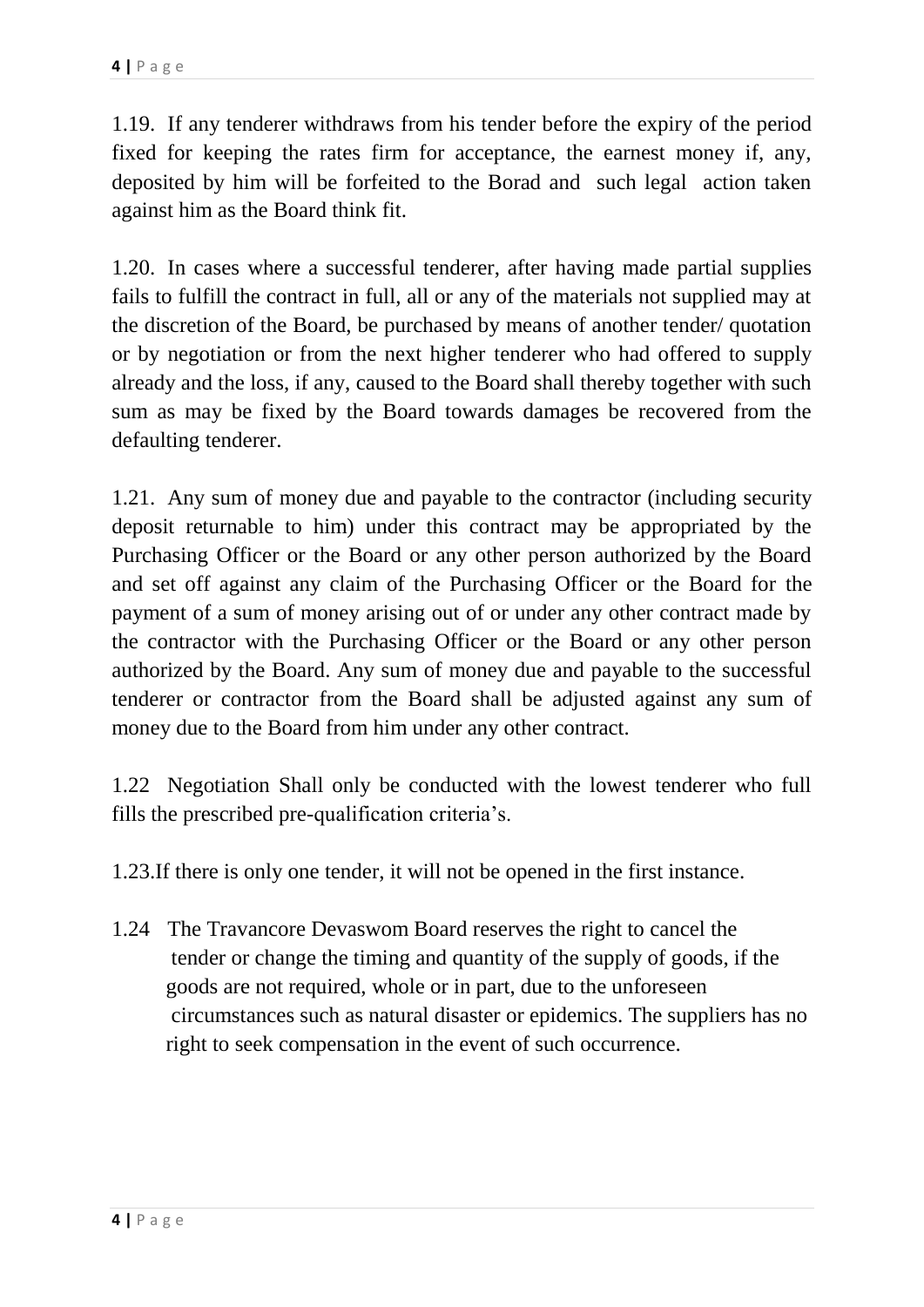## **2. DETAILS OF PRE-QUALIFICATION CRITERIA FOR THE TENDER, TIME AND SCHEDULE AND COST OF BIDDING DOCUMENT, EMD TO BE SUBMITTED BY THE BIDDER FOR PARTICIPATION IN THIS BID ARE GIVEN BELOW.**

- (a) Cost of tender document.-Rs1500/- through online
- (b) Earnest Money Deposit –Rs 1,00,000/-(Rupees One Lakh only) through online
- (c) *Tender Closing date : 04.07.2022 at 05.00 P.M*
- (d) *Tender Opening date: 06.07.2022 at 11.00 A.M*
- (e) Mode of submission of tender :Tender should be submitted online in*'' www.etenders.kerala.gov.in''.*
- (f) Tender documents consisting of qualification information and eligibility criteria of bidders, Technical specification, schedule of quantities etc. are available in the web site **''www. etenders.kerala.gov.in''.**
- (g) Other details of tender documents will be available In the website**''www.etenders.kerala.gov.in''.**

## 3.DOCUMENTS TO BE FURNISHED ALONG WITH TENDER

*3.1 The* DRY RICE *Manufacturing Units should have proper valid license by the concerned authority for manufacturing/processing and storing of DRY RICE the* copy *of which will have to be furnished. In respect of Traders and processors a valid trading license as may be applicable for trading in* DRY RICE*, a copy of which may be submitted.*

*3.2 Attested copy of the Audited Balance Sheet and Profit / Loss Account for past three years duly certified by a Chartered Accountant if it is a own manufacturing unit. In case of a leased unit, the above documents of both the* entities *i.e. the lessor and the lessee will have to be furnished. In respect of Traders and Processors the attested copy of the Balance Sheet and profit/ Loss Account for the last three years duly certified by a Chartered Accountant shall be submitted.*

*3.3The applicants shall submit attested copy of the Income Tax returns of the last three years with a copy of a PAN card attested by authorized signatory.*

*3.4 Attested copy of Certificate of registration under Excise, VAT, State / Central SalesTax Act, Service Tax Act as applicable.*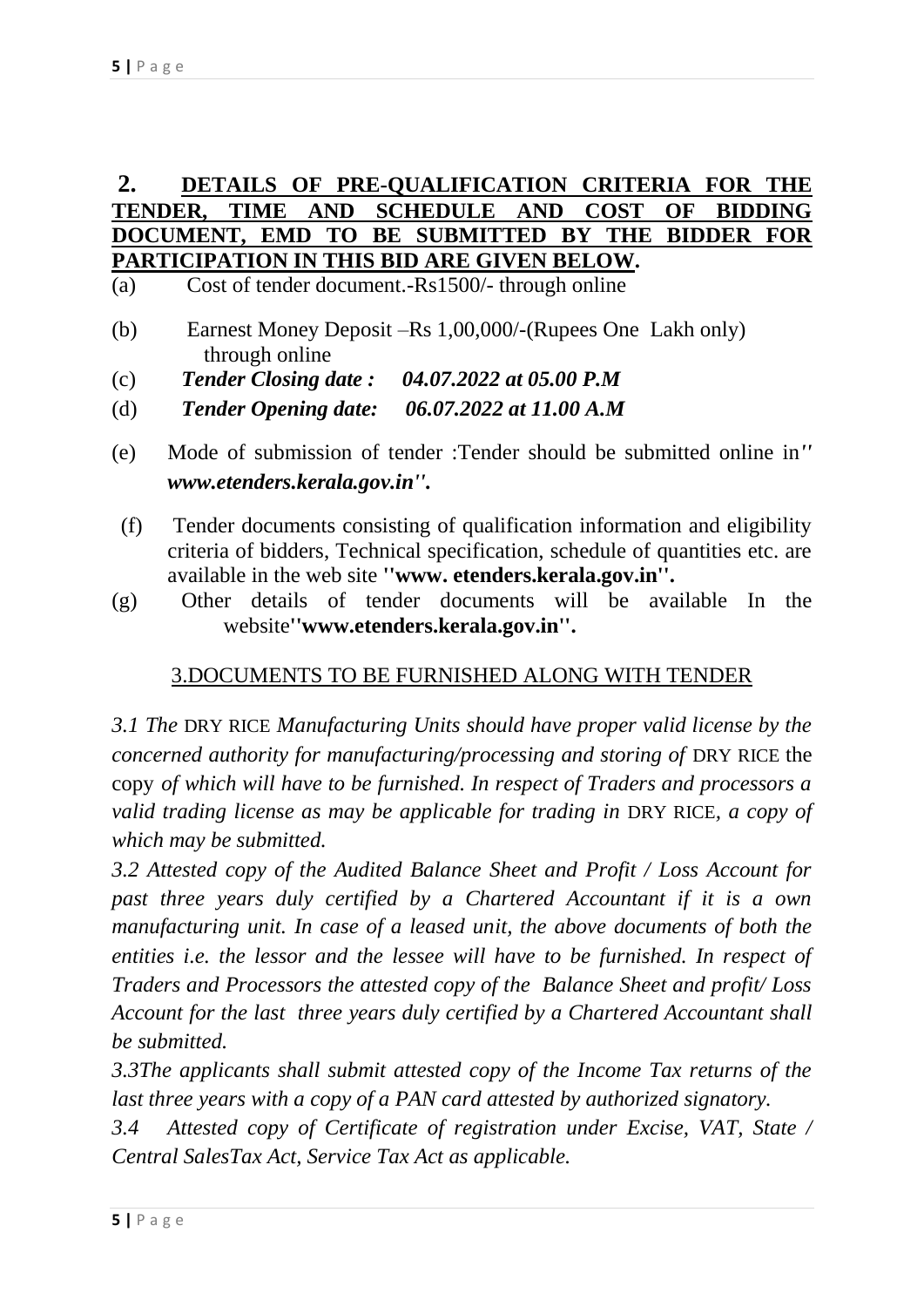*3.5.Certificate showing the experience in the respective fields issued by the District level Officers of the Industries Department of the State Government.* 

*3.6.A Passport size photo of the proprietor or the managing authority along with three specimen signatures duly attested by a Gazetted Officer or Notary Public.*

*3.7 An affidavit on Rs 200 non judicial stamp paper and Notarized , regarding:*

*3.7(a). Not having been prosecuted for the violation rules / law under the Essential Commodities Act or any such others law or orders thereunder in any court of law.*

*3.7(b). Not having been black listed by any organization or Government for non-performance of contractual obligation.*

*3.8 In case of partnership firm or Co-operative or Corporate, the* Dry Rice *Manufacturing Units, Trading firms and processing units should furnish a copy of the partnership deed or byelaw or Memorandum as the case may be. In case of partnership firms the share holding pattern should be duly certified by the Chartered Accountant along with details such as name, age, education and experience of the partners. In case of Co operative / corporate body, copy of letter of authorization of the Chief Executive or the authorized person to register and participate in the e-procurement/tender process should be furnished.*

3.9 In case of supplier who has entered into lease agreement with the DRY RICE *manufacturing Units, the copy of the legally registered lease agreement duly certified by the Charted Accountant shall be enclosed.*

*3.10 The* DRY RICE *Manufacturing Units, Trading firms should furnish letter of authority or power of attorney for having authorized the person to sign the documents on behalf of the firm or society or corporate body. Attestation of signature of such authorized signatory from the Bank where the firm is having its account is essential.*

*3.11 The address proof of the authorized signatory viz. Telephone bill/copy of Passport /Electricity bill/ voter ID proof/Aadhar Card should be submitted along with the application. The address proof in respect of the firm shall be either certificate of registration or certificate of incorporation issued by the authority concerned.*

*3.12. Bank Account details of the firm along with the IFSC code, Branch details and address shall be furnished in the letterhead of the firm.*

3.13. Details of online payment are given separately in the Appendix attached with the tender document.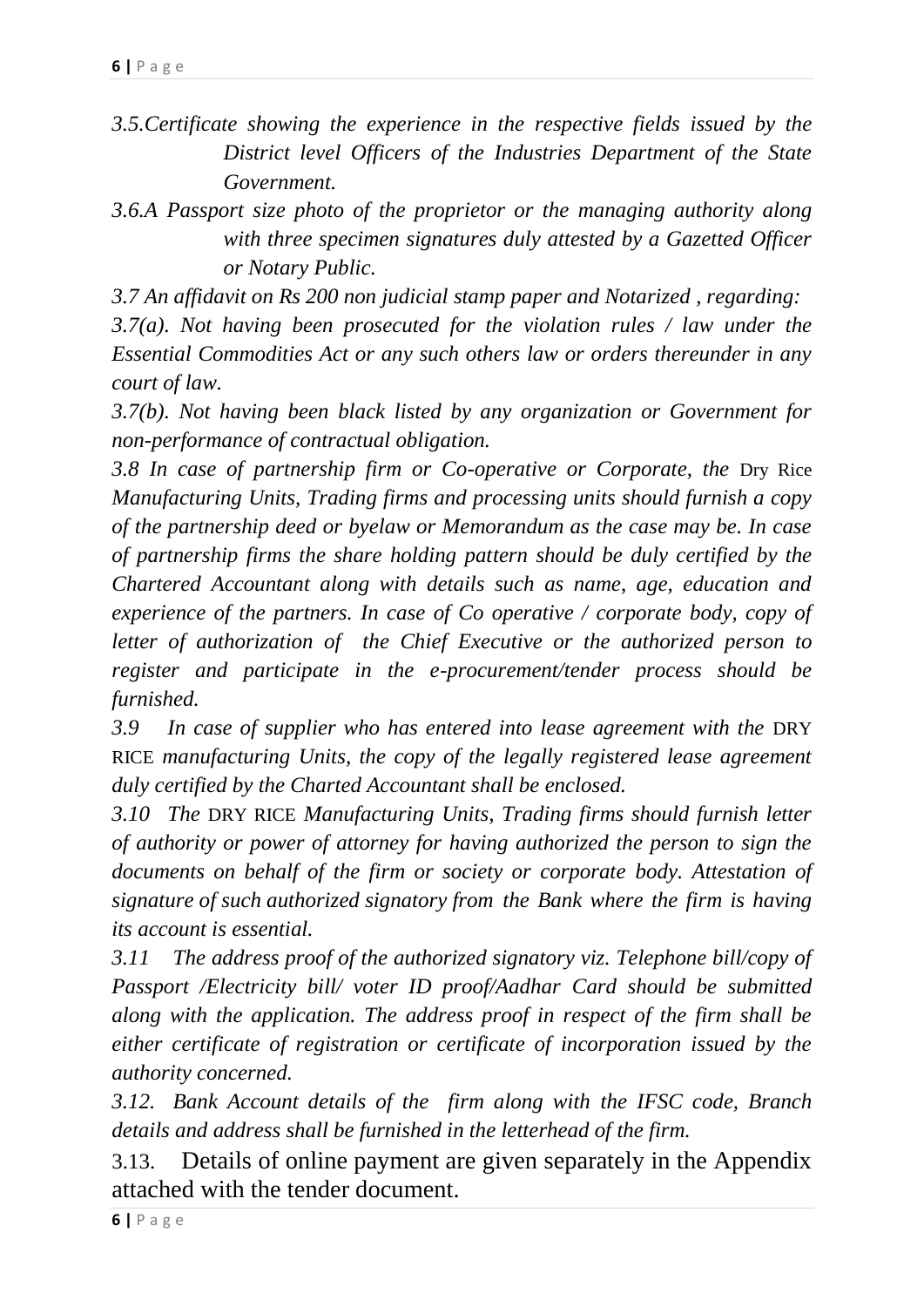## **4. SPECIAL INSTRUCTIONS TO THE BIDDER FOR THE E-SUBMISSION OF THE BIDS**

- 4.1 Bidder should do the registration in the tender site http://etenders.kerala.gov.in using the option available. Then the Digital Signature Registration has to be done with the e-token, after logging into the site. The e-token may be obtained from one of the authorized certifying authorities such as SIFY/TCS/nCode.
- 4.2 If there is any clarification, this may be obtained online through the tender site or through the contract details. The Bidder should take into account the Corrigendum if any published before submitting the bids through online.
- 4.3 After the bid submission, the acknowledgement number given by the etendering system should be printed by the bidder and kept as a record of evidence for online submission of bid for the particular tender.
- 4.4 The Tender Inviting Authority (TIA) will not be held responsible for any sort of delay or difficulties faced during the submission of bids through online by the bidders.
- 4.5 The bidder should submit the bid documents by online mode through the site http://etenders.kerala.gov.in .
- 4.6 Each documents to be uploaded through online for the tenders less than 2 MB. If any document is more than2 MB, it can be converted to rar/zip format and then the same can be uploaded. However if the file size is less than 1 MB the time for uploading transaction will be very fast. The total size of the documents in all the covers put up together, should be less than or equal to 12 MB.
- 4.7 The bidder should ensure that the bid documents submitted are free from virus and If the documents could not be opened, due to virus, during tender opening, the bid Is liable to be rejected.
- 4.8 The time settings fixed on the server side are displayed at the top of the tenders. It will be valid for all actions of requesting bid submission, bid opening etc, in the e-tender system. The bidders should follow this time schedule during bid submission.
- 4.9 All the data being entered by the bidders would be encrypted using PKI encryption techniques to ensure the secrecy of the data. The data entered will not be viewed by authorized persons during bid submission and not be viewable by any one until the time of bid opening. The submitted tender documents become readable only after the tender opening by the authorized individual.